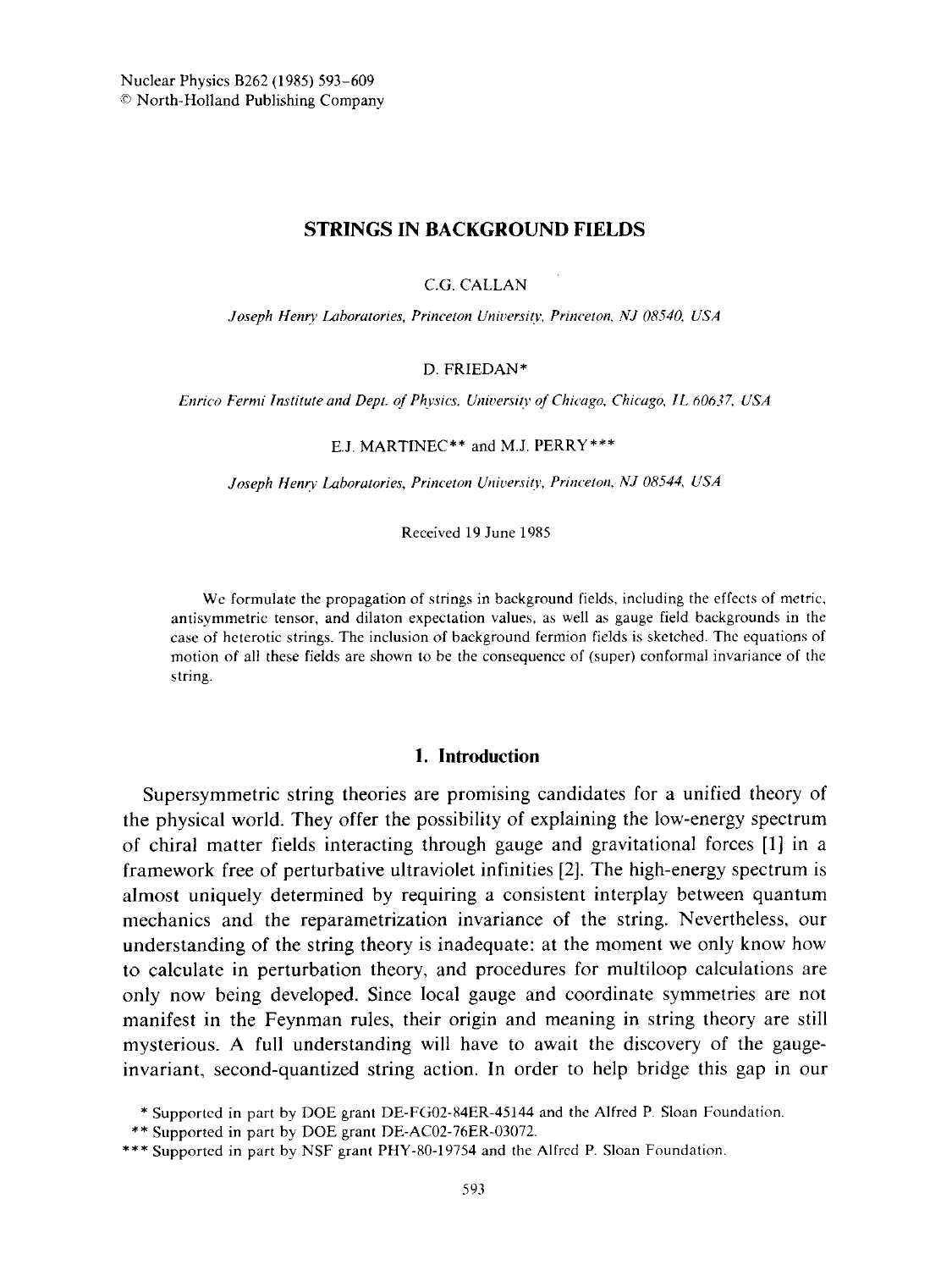knowledge it would be useful to formulate string perturbation theory in a general background field. We would then derive insight from the gauge-covariance properties of the background. There are two perspectives on this approach—one can either consider it as providing a background on which the full string evolves, or think of integrating out the string modes in a background in order to derive an effective action at low energies. Both viewpoints are valid provided the string theory is weakly coupled. In this work we outline the background field formulation, presenting details in a future communication [3].

The consistency of string dynamics determines the background field configuration: by background fields, we mean the spacetime manifold  $\mathcal{X}$  together with the background matter fields in it. Here consistency requires that the quantum string theory maintains its classical conformal invariance [4], since conformal transformations are part of the two-dimensional reparametrization group [5]. We will show that conformal invariance in the presence of background fields determines the background-field equations of motion. We do the calculations in some detail for bosonic background fields: the metric  $G_{\mu\nu}$ , antisymmetric tensor gauge potential  $B_{\mu\nu}$ , and dilaton  $\Phi$ , as well as the vector potential  $A^a_\mu$  in the case of heterotic strings [6]. We will find that *all* of the equations of motion of these fields are consequences of conformal invariance in the string theory. We also sketch the inclusion of backgrounds for the fermionic partners of these fields; their equations of motion follow from superconformal invariance (i.e. world-sheet conformal supersymmetry) of the strong fields.

### 2. The bosonic string

The bosonic string propagating in a non-trivial background is described by a generalized nonlinear sigma model defined on a two-dimensional surface with intrinsic metric  $\gamma^{mn}$ . For consistency, the model should be conformally invariant, so that the longitudinal modes of the string decouple from physical amplitudes [7]. Therefore we can only admit renormalizable interactions and, barring the discovery of a consistent quantization of the Liouville theory [8], the sigma model must be invariant under Weyl rescalings ( $\gamma^{mn} \rightarrow \Lambda(\xi) \gamma^{mn}$ ) of the two-dimensional metric.

The most general classical action satisfying these criteria is

$$
S_{nlsm} = \frac{1}{2\pi\alpha'} \int d^2\xi \left\{ \frac{1}{2} \sqrt{\gamma} \gamma^{mn} G_{\mu\nu}(X) \partial_m X^\mu \partial_n X^\nu + \frac{1}{2} \varepsilon^{mn} B_{\mu\nu}(X) \partial_m X^\mu \partial_n X^\nu \right\}
$$

where  $X^{\mu}(\xi)$ ,  $\mu = 1, ..., D$  maps the string into a D-dimensional spacetime  $\mathfrak{M}$  and the dimensional coupling constant  $\alpha'$  turns out to be the inverse string tension. The "coupling constant" functions  $G_{\mu\nu}$  and  $B_{\mu\nu}$  can be identified as the background spacetime graviton and antisymmetric tensor fields in which the string is propagating. Since these fields are massless in the closed string theory, it is reasonable to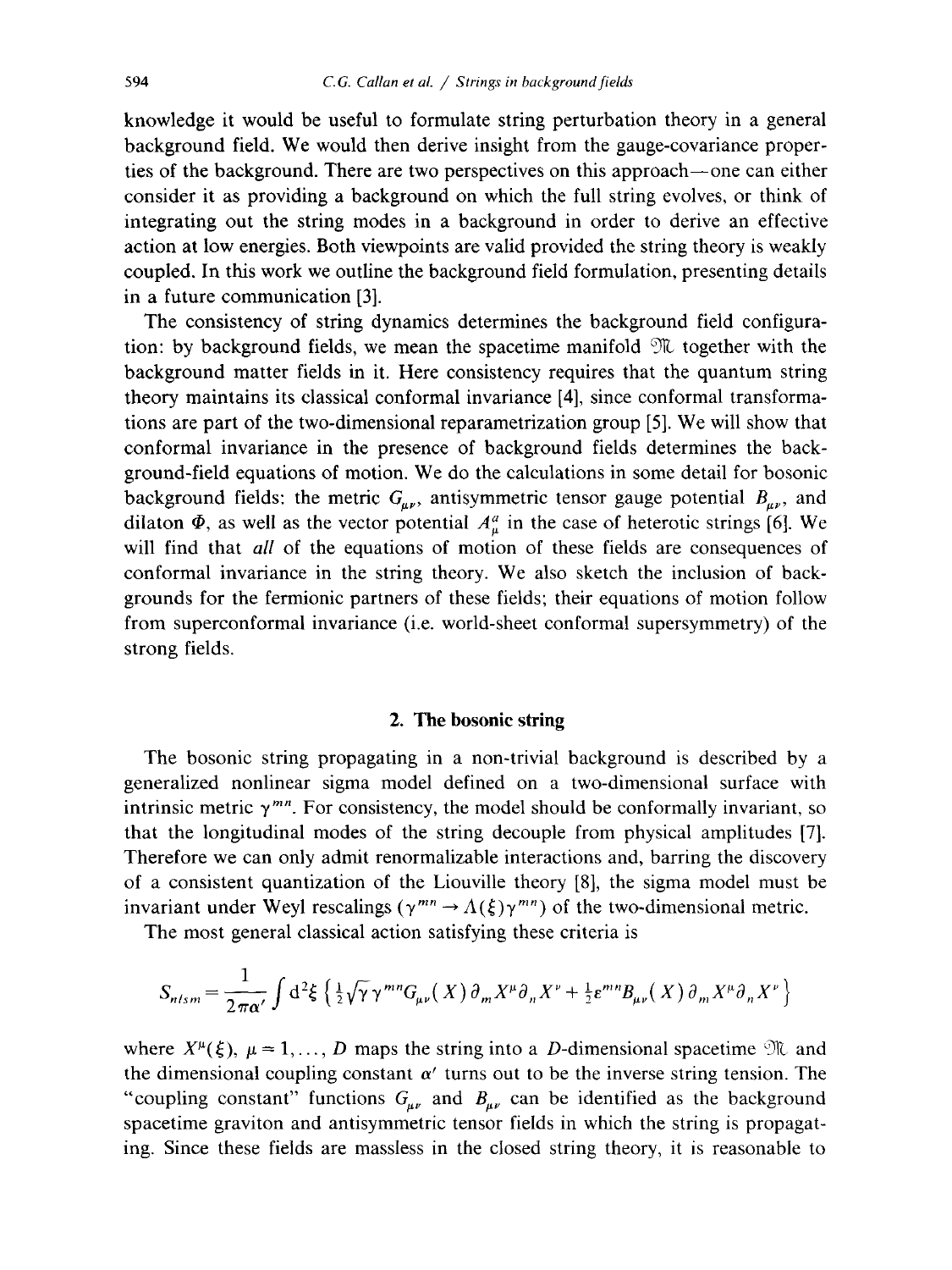allow them to have background expectation values. It is no accident that the background fields couple to the operators which are, in the string theory, the vertex operators for emitting precisely those fields.

The closed string has one other massless excitation, namely the dilaton, and we should be able to give it a background expectation value as well. How to do this is a bit mysterious since all the renormalizable and Weyl-invariant sigma model terms have been used up! Fradkin and Tseytlin [9] have suggested that one should add to  $S_{nlsm}$  the renormalizable, but not Weyl invariant, term

$$
S_{\rm dil} = \frac{1}{4\pi} \int d^2 \xi \sqrt{\gamma} R^{(2)} \Phi(X) ,
$$

where  $R^{(2)}$  is the scalar curvature of the two-dimensional manifold and  $\Phi(X)$  is the background dilaton field in the spacetime  $\mathfrak{N}$ . Since Weyl invariance is so crucial to the consistency of string theory, it seems mad to introduce terms which explicitly break it. Nevertheless, we shall show that, properly treated,  $S_{\text{dil}}$  does the right thing.

It is essential for string consistency that, as a quantum field theory, the sigma model be locally scale invariant. This is equivalent to the requirement that the two-dimensional world-sheet stress-energy tensor of the theory be traceless. In our model, local scale invariance is broken explicitly by  $S_{di}$  and implicitly by anomalies. The general structure of the trace is

$$
2\pi T_m''' = \beta^{\Phi} \sqrt{\gamma}\, R^{(2)} + \beta^G_{\mu\nu} \sqrt{\gamma}\, \gamma^{mn} \partial_m X^\mu \partial_n X^\nu + \beta^B_{\mu\nu} \epsilon^{mn} \partial_m X^\mu \partial_n X^\nu
$$

where  $\beta^{\Phi}$ ,  $\beta^G$  and  $\beta^B$  are local functionals of the coupling functions  $G_{\mu\nu}$ ,  $B_{\mu\nu}$  and  $\Phi$ .

The quantities of interest can be calculated in perturbation theory by a variety of methods. We choose the conformal gauge in which  $\gamma_{mn} = e^{2\sigma} \delta_{mn}$  on the world sheet, and work in complex coordinates z,  $\bar{z}(\delta_{z\bar{z}} = \delta_{\bar{z}z} = 1, \delta_{zz} = \delta_{\bar{z}z} = 0)$ . The dimensional continuation of the action is

$$
S_d = \frac{1}{4\pi\alpha'}\int d^2z \, \mathrm{e}^{(d-2)\sigma} \Big\{ G_{\mu\nu} \partial X^{\mu} \overline{\partial} X^{\nu} + B_{\mu\nu} \partial X^{\mu} \overline{\partial} X^{\nu} + \alpha' (-4\partial \overline{\partial} \sigma) \Phi \Big\} \, .
$$

As usual, we perform all the index algebra in two dimensions and continue the volume element to d dimensions. The trace of the stress-energy tensor is the same thing as the variation of the effective action with respect to  $\sigma$ . Using (two-dimensional) background-field perturbation theory, we have calculated the  $\sigma$ -dependence of the effective action and have found the following results:

$$
\frac{\beta^{\Phi}}{\alpha'} = \frac{1}{\alpha'} \frac{D - 26}{48\pi^2} + \frac{1}{16\pi^2} \left\{ 4(\nabla\Phi)^2 - 4\nabla^2\Phi - R + \frac{1}{12}H^2 \right\} + O(\alpha'),
$$
  
\n
$$
\beta_{\mu\nu}^G = R_{\mu\nu} - \frac{1}{4}H_{\mu}^{\lambda\sigma}H_{\nu\lambda\sigma} + 2\nabla_{\mu}\nabla_{\nu}\Phi + O(\alpha'),
$$
  
\n
$$
\beta_{\mu\nu}^B = \nabla_{\lambda}H_{\mu\nu}^{\lambda} - 2(\nabla_{\lambda}\Phi)H_{\mu\nu}^{\lambda} + O(\alpha').
$$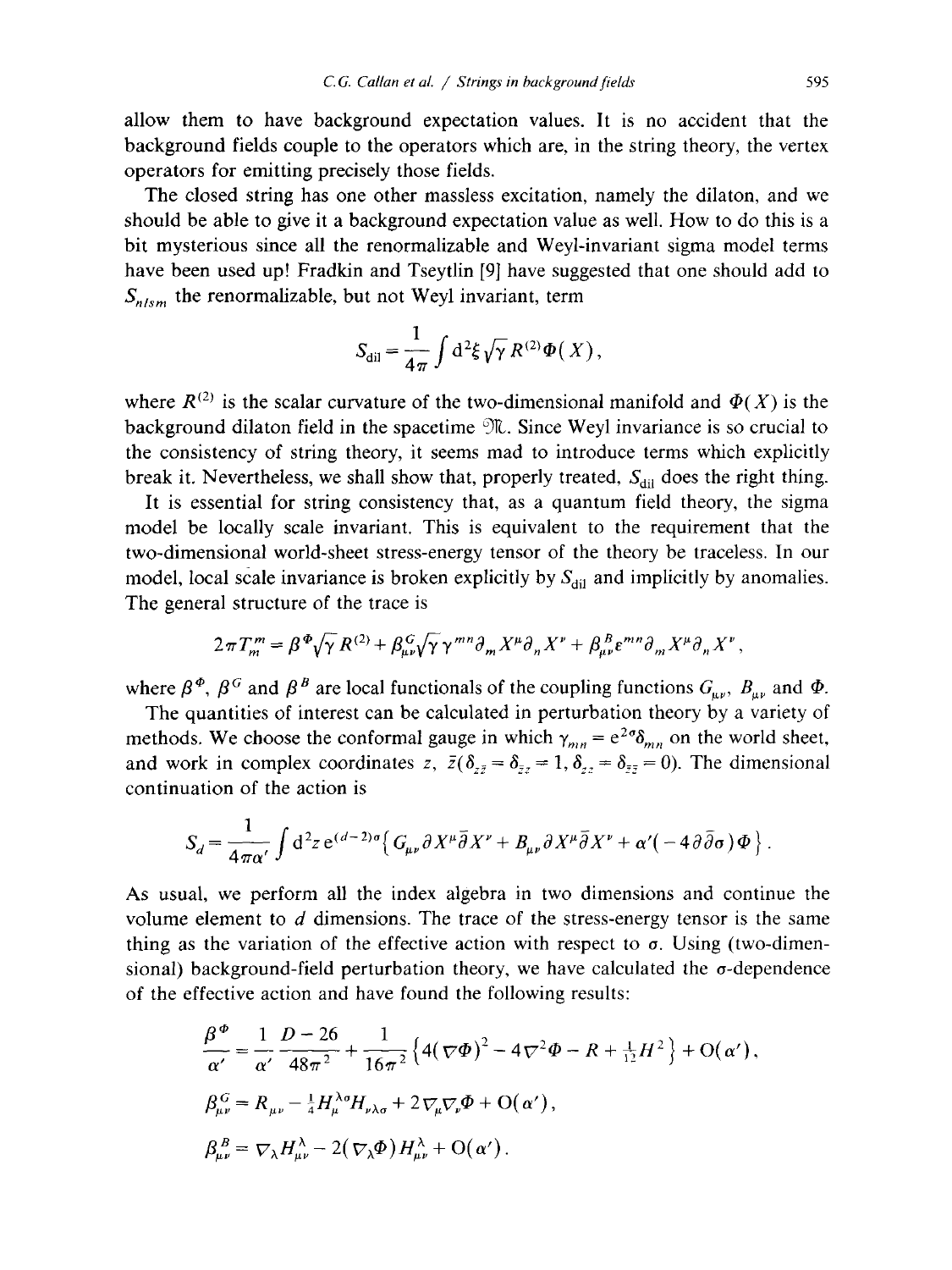Here  $H_{\mu\nu\lambda} = 3\nabla_{[\mu}B_{\nu\lambda]}$  is the antisymmetric tensor field strength, and  $R_{\mu\nu}$  is the Ricci tensor. The leading term in  $\beta^{\Phi}$  was discovered by Polyakov [8] (the 26 arises from the conformal gauge Faddeev-Popov determinant), the  $R_{uv}$  term was discussed by Friedan and others [4], and the inclusion of the H-field torsion has been considered by Witten [10] and Curtright and Zachos [11]. It is important to note that since the coefficient of  $R^{(2)}\Phi$  is smaller by a factor  $\alpha'$  (the loop-expansion parameter) than the other couplings, its *classical* contribution is of the same order as the one-loop quantum contributions of the  $G_{\mu\nu}$  and  $B_{\mu\nu}$  couplings. This is because  $R^{(2)}\Phi$ is scale non-invariant at the classical level while the other couplings only lose scale invariance at the quantum level.

The vanishing of  $\beta^G$  and  $\beta^B$  in  $T_{z\bar{z}}$  is sufficient to guarantee the existence of a Virasoro algebra [12] generated by the trace-free parts,  $T_{zz}$  and  $T_{\overline{z}z}$ , of the stress tensor:

$$
[T_{zz}, T_{ww}] = \frac{1}{2} (T_{zz} + T_{ww}) \delta'(z - w) + \frac{1}{12} c \delta''' (z - w),
$$
  
\n
$$
[T_{\overline{z}\overline{z}}, T_{\overline{w}\overline{w}}] = \frac{1}{2} (T_{\overline{z}\overline{z}} + T_{\overline{w}\overline{w}}) \delta'(z - w) + \frac{1}{12} c \delta''' (z - w),
$$
  
\n
$$
[T_{zz}, T_{\overline{w}\overline{w}}] = 0.
$$

The Schwinger term, c, in this algebra is identical to our function  $\beta^{\phi}$  and the theory is fully conformally invariant only when  $\beta^{\phi}$  vanishes as well as  $\beta^{G}$  and  $\beta^{B}$ . The condition that all three "beta functions" vanish amounts to a set of equations of motion for the background fields. The rest of this section will be devoted to showing that these equations are a sensible generalization of the classical equations for the graviton, dilaton and antisymmetric tensor fields.

First we must solve a little puzzle: When  $\beta^G = \beta^B = 0$  we have a conformal algebra with Schwinger term  $c = \beta^{\phi}$ . The algebra certainly implies that c is a c-number, but  $\beta^{\Phi}$  appears to be operator-valued starting with its  $O(\alpha'^0)$  term. However, the Bianchi identities applied to  $\beta^G$  and  $\beta^B$  show that

$$
0 = \nabla^{\mu} \Big( R_{\mu\nu} - \frac{1}{4} H_{\mu\nu}^2 + 2 \nabla_{\mu} \nabla_{\nu} \Phi \Big)
$$
  
=  $\nabla_{\nu} \Big( -2 (\nabla \Phi)^2 + 2 \nabla^2 \Phi + \frac{1}{2} R - \frac{1}{24} H^2 \Big),$ 

which is to say that  $\beta^{\phi}$  is constant in  $\mathfrak{N}$ , or a c-number! Once  $\beta^{\phi}$  is known to be a c-number, it can be set equal to zero. We expect that this result, namely that the  $\Phi$ equation is a consequence of the  $B$  and  $G$  equations plus the Bianchi identities, holds to all orders in  $\alpha'$ .

With this in mind, we can recast the string consistency equations in a form which makes clear that they are just conventional field equations in  $\mathfrak{M}$ , provided that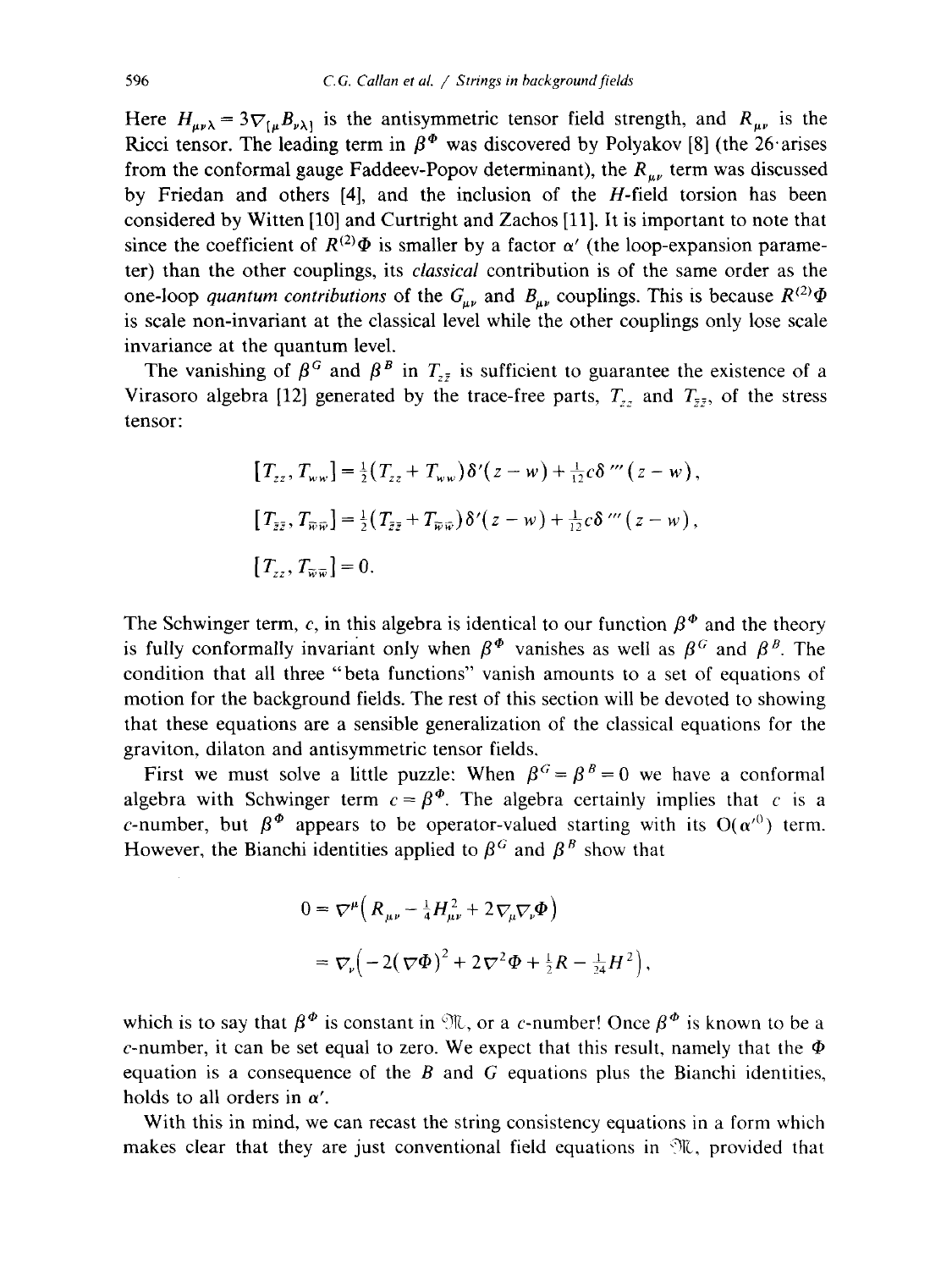$D = 26$ 

$$
0 = \beta_{\mu\nu}^{G} + 8\pi^{2} G_{\mu\nu} \frac{\beta^{\Phi}}{\alpha'} = \left( R_{\mu\nu} - \frac{1}{2} G_{\mu\nu} R \right) - T_{\mu\nu}^{\text{matter}},
$$
  

$$
0 = 8\pi^{2} \frac{\beta^{\Phi}}{\alpha'} + \frac{1}{2} G^{\mu\nu} \beta_{\mu\nu}^{G} = 2(\nabla \Phi)^{2} - \nabla^{2} \Phi - \frac{1}{12} H^{2},
$$
  

$$
0 = \beta^{B} = \nabla_{\lambda} H^{\lambda}_{\mu\nu} - 2(\nabla_{\lambda} \Phi) H^{\lambda}_{\mu\nu},
$$

where

$$
T_{\mu\nu}^{\text{matter}} = \frac{1}{4} \Big[ H_{\mu\nu}^2 - \frac{1}{6} G_{\mu\nu} H^2 \Big] - 2 \nabla_{\mu} \nabla_{\nu} \Phi + 2 G_{\mu\nu} \nabla^2 \Phi - 2 G_{\mu\nu} (\nabla \Phi)^2.
$$

The first equation is recognizable as the Einstein equation and the second two are the matter equations of motion which guarantee conservation of the (spacetime) matter stress-energy tensor. These equations can be derived by varying the action  $[9, 13]$ 

$$
\int d^D x \sqrt{G} e^{-2\Phi} \left\{ R + 4(\nabla \Phi)^2 - \frac{1}{12} H^2 \right\}
$$

with respect to its three field variables. The peculiar  $\Phi$ -dependence of this action exposes the fact that  $e^{2\Phi}$  is the string loop-expansion parameter: The constant mode of the dilaton field multiplies the Euler characteristic,  $(1/4\pi)$   $(d^2 \xi \sqrt{\gamma} R^{(2)})$ , of the world sheet in the sigma-model action. Thus an  $n$ -loop contribution to the functional integral, which comes from a world sheet with  $n$  handles, is proportional to  $e^{-2(1-n)\Phi}$ 

After a conformal rescaling of  $G$  by

$$
G_{\mu\nu} \to e^{4\Phi/(D-2)} G_{\mu\nu},
$$

(where D is the dimension of  $\mathfrak{M}$ ) the equations take on the more familiar form

$$
0 = \left(R_{\mu\nu} - \frac{1}{2}G_{\mu\nu}R\right) - T_{\mu\nu}^{\text{matter}},
$$
  

$$
0 = \nabla^2 \Phi + \frac{1}{6} e^{-8\Phi/(D-2)} H^2,
$$
  

$$
0 = \nabla_{\lambda} \left(e^{-8\Phi/(D-2)} H^{\lambda}_{\mu\nu}\right),
$$

where

$$
T_{\mu\nu}^{\text{matter}} = \frac{1}{4} \Big[ H_{\mu\nu}^2 - \frac{1}{6} G_{\mu\nu} H^2 \Big] e^{-8\Phi/(D-2)} + \frac{4}{D-2} \Big[ \big( \nabla_{\mu} \Phi \big) \big( \nabla_{\nu} \Phi \big) - \frac{1}{2} G_{\mu\nu} \big( \nabla \Phi \big)^2 \Big].
$$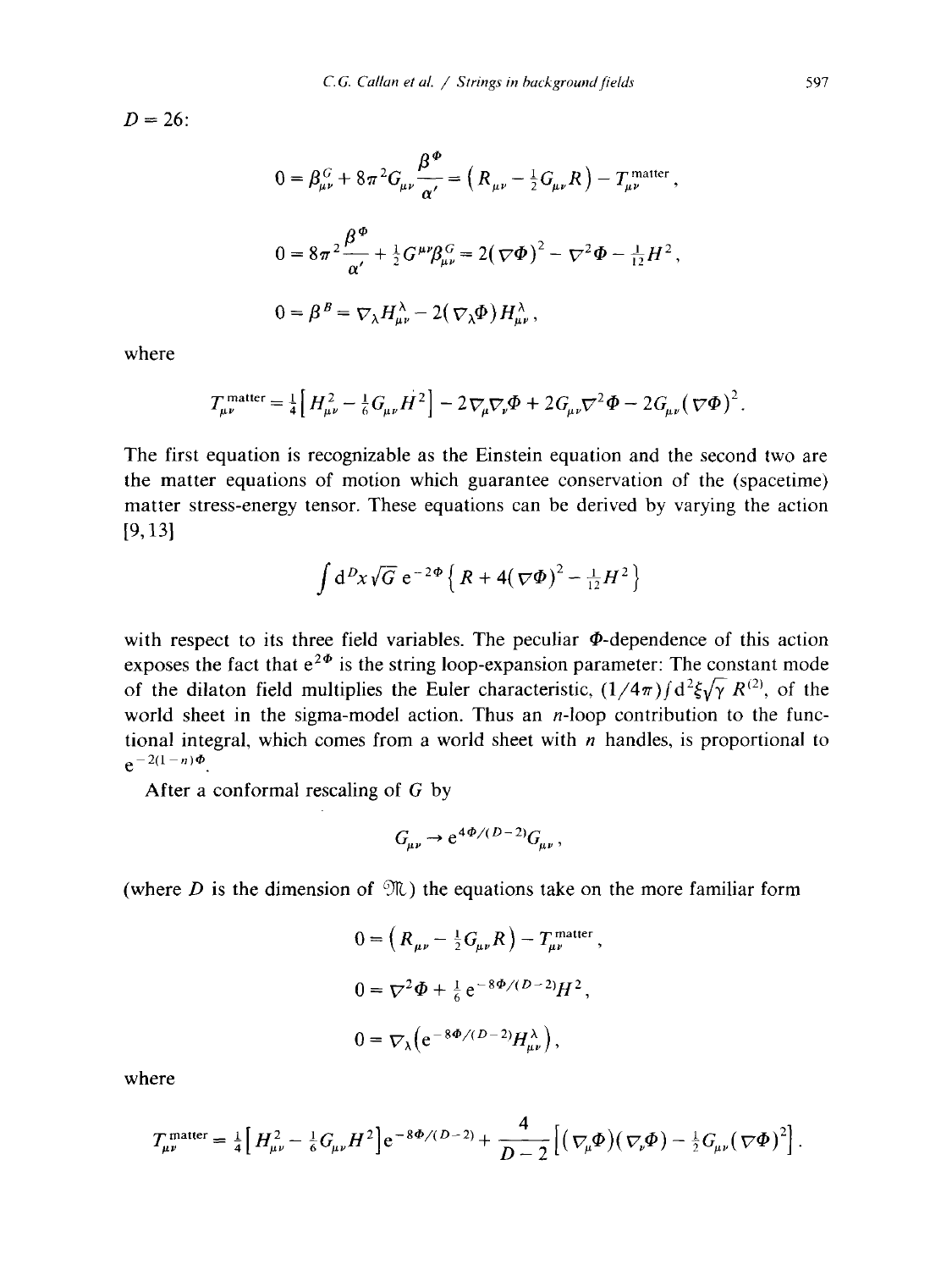These equations can be derived by varying an action [9]

$$
\int d^D x \sqrt{G} \left\{ R - \frac{4}{D-2} (\nabla \Phi)^2 - \frac{1}{12} e^{-8\Phi/(D-2)} H^2 \right\},\,
$$

which is essentially identical to the bosonic part of the Chapline-Manton [14] supergravity action. In particular, this makes clear that the constant mode of the dilaton field has the effect of rescaling the gravitational coupling constant.

So, to one-loop order, the string consistency equations are nothing but the classical field equations for the massless modes of the string, including the elusive dilaton field! Acceptable backgrounds for string physics are then just solutions of the classical field equations. At two-loop order, we will obtain contributions to the equations of motion and effective action which are of order  $\alpha'R^2$  etc. and which represent short-distance corrections to the classical equations. We will have more to say about higher-loop corrections later on. For the moment let us note that the effective action, calculated to all orders, simply summarizes the expansion in powers of energy of all the no-string-loop S-matrix elements involving the massless string excitations. This puts some non-trivial restrictions (having to do with the fact that the string S-matrix has no negative metric or other unphysical contributions [15]) on the terms which can actually appear in the action. Whether a no-string-loop computation is accurate enough for any given application depends on the size of the string loop-coupling constant,  $e^{\Phi}$ . Obviously the dynamics of the dilaton field will play a crucial role in determining the physics of the full string theory.

Conformal symmetry provides another means of establishing the link between the string and the background, considering the sigma model couplings,  $G$ ,  $B$  and  $\Phi$ , to be a background for the full string theory. The effective action is just the generating functional for S-matrix elements. Consider for example the metric coupling: an infinitesimal variation of the background metric produces the correlation functions

$$
A_N = \langle V_1 \dots V_N \rangle,
$$
  

$$
V_i = \int \delta G_{\mu\nu}^{(i)} \partial X^\mu \overline{\partial} X^i
$$

which are just the curved space generalizations of string graviton amplitudes. The Virasoro algebra generated by  $T_{zz}$  and  $T_{\bar{z}\bar{z}}$  serve to distinguish physical from unphysical graviton vertex operators just as in flat space (recall that in flat space,  $\delta G_{\mu\nu}^{(i)} = \zeta_{\mu\nu}^{(i)}(k) e^{ik \cdot X}$  with physical vertices satisfying  $k^2 = 0 = k_{\zeta\mu\nu}^{\mu}$  [7]. Thus, although one might have thought that there were two gravitons in the theory, namely fluctuations of the background and fluctuations of the string, they really are one and the same. One can therefore think of the metric coupling as a "string condensate". Of course similar remarks apply to the antisymmetric tensor and the dilaton. It is in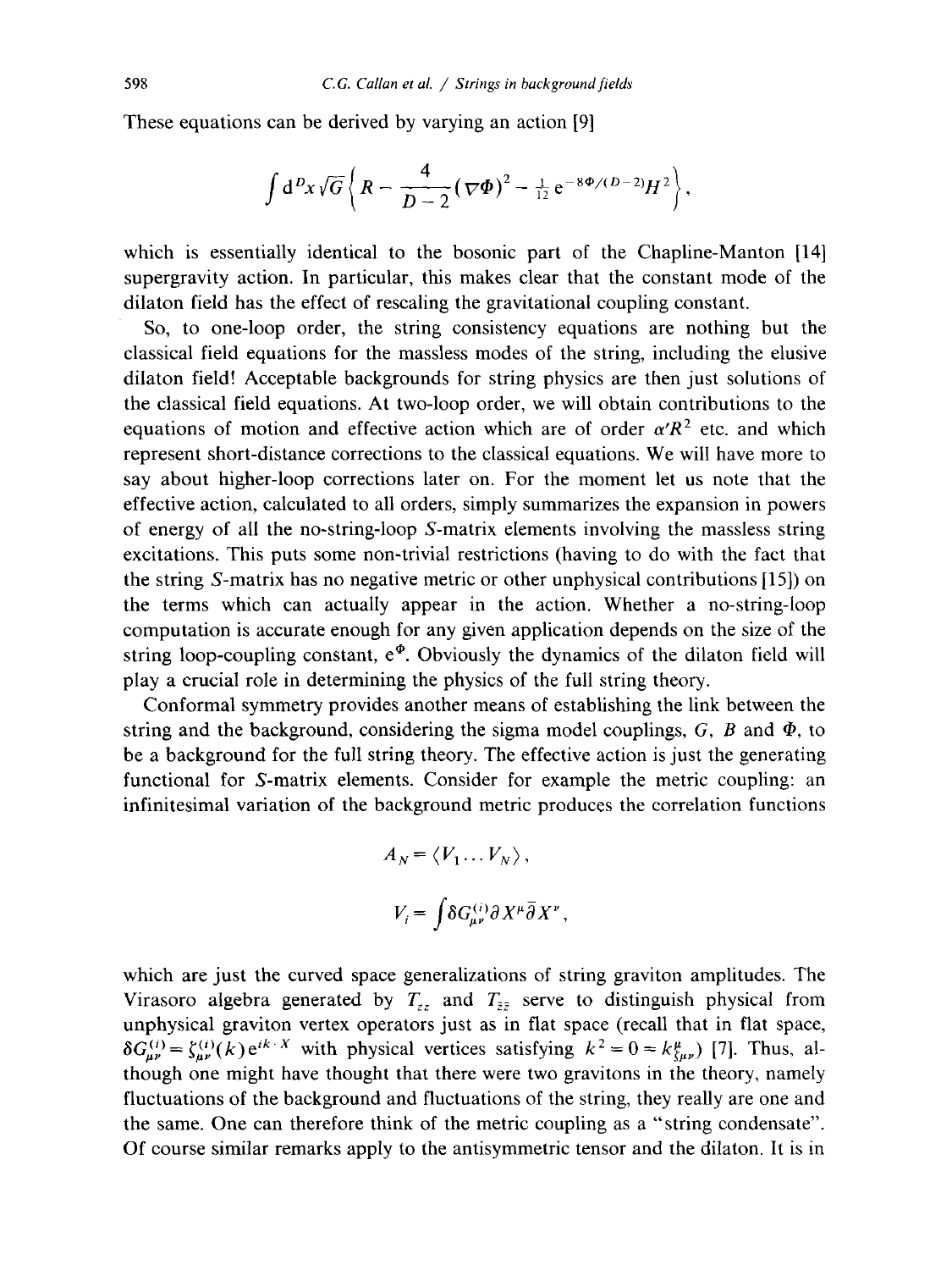fact an amusing exercise to find the dilaton operator in a non-trivial background. since it mixes with the graviton coupling even in flat space.

At the string theory tree level (i.e. spherical world-sheet topology), conformal invariance also implies that the sigma model is a solution of the *string* equations of motion. The global conformal group  $SL(2, C)$  is a symmetry of the correlation functions even before integrating over the location of the vertices on the world sheet. This means that the one-point function

$$
\left\langle \int\!\delta G_{\!\mu\nu}\partial X^\mu\bar{\partial}X^\nu\right\rangle
$$

must be scale invariant since scale transformations are part of the global conformal group. However only the identity operator is scale invariant, so the one-point function must vanish—i.e. the equations of motion are satisfied (this argument was first presented by Candelas, Horowitz, Strominger, and Witten in ref. [4]). This need not be true on surfaces with handles, where dilations are not a symmetry; in other words, there can be quantum corrections to the equations of motion. One must find some other argument, perhaps using spacetime supersymmetry (see below), that the tree-level vacuum remains stable.

Since our discussion has implicitly been restricted to closed strings, we have had nothing to say about gauge bosons. If we consider open strings as well, then the massless excitations of the string will include gauge bosons and couplings to background gauge fields can be introduced by adding to the sigma-model action line integrals about the string boundary of the type

$$
\oint A_\mu \frac{\mathrm{d} X^\mu}{\mathrm{d} s} \,\mathrm{d} s
$$

There are severe technical obstacles to calculating the effect of such couplings on the trace of the world-sheet stress-energy tensor. They have to do with the fact that the contribution of  $A_{\mu}$  to the metric equation of motion comes from vanishingly small boundaries which are, in effect, joining an open onto a closed string topology. Since it is difficult to regulate the associated singularities, we prefer to restrict our attention to closed strings and eventually introduce gauge fields through the heterotic string mechanism.

## 3. Supersymmetry and higher-loop corrections

We now consider sigma models with  $N = 1$  world-sheet supersymmetry. These theories describe type II superstrings [16] in curved backgrounds, since a projection onto even world-sheet fermion number renders them spacetime supersymmetric  $[17, 18]$ . As we shall see, in these models the higher-loop corrections to the beta functions are particularly simple. Since the use of complex superspace coordinates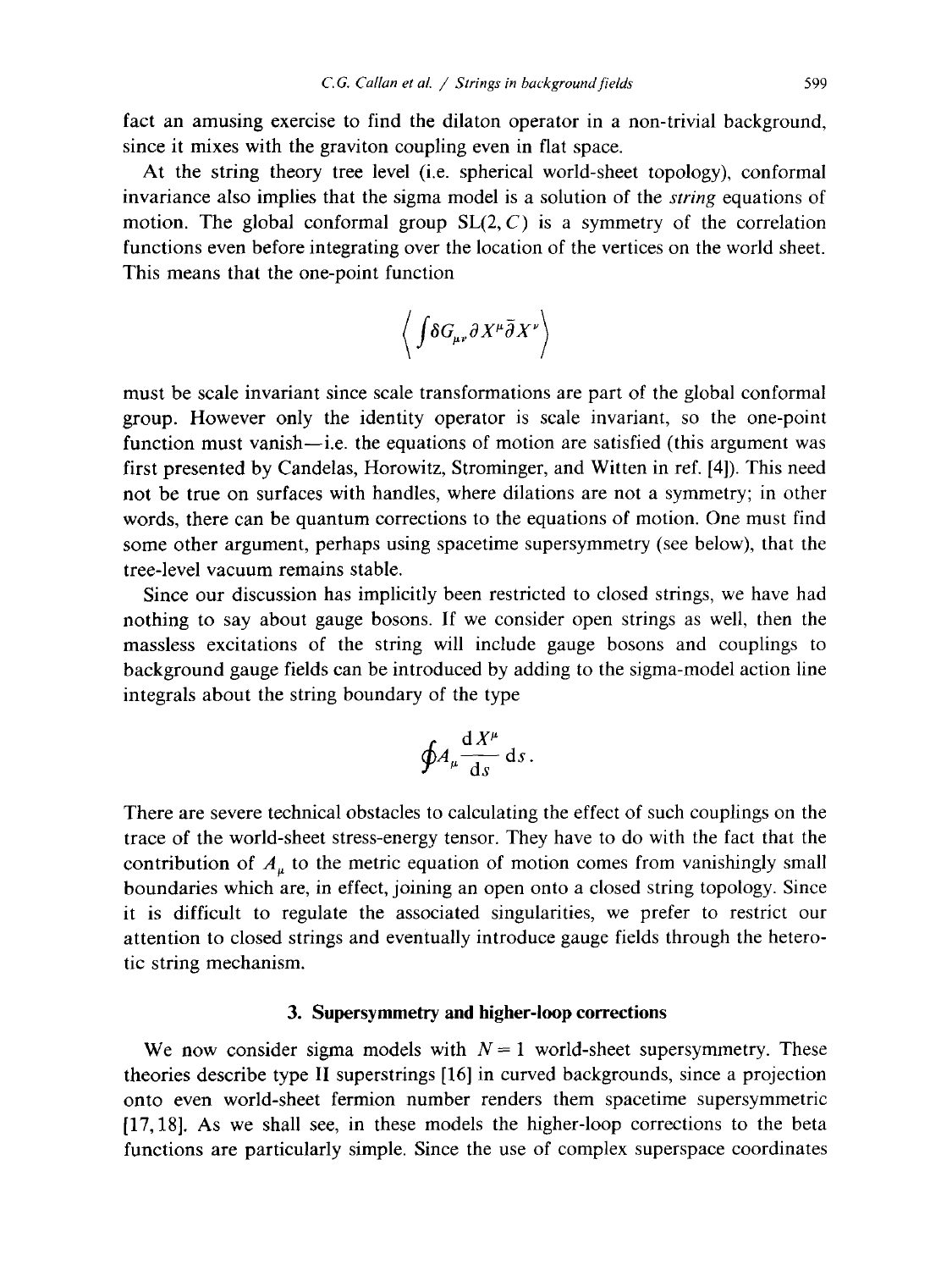facilitates the analysis, we introduce the superpartners  $\theta$ ,  $\bar{\theta}$  of the commuting complex coordinates z,  $\bar{z}$ . In this basis, the only non-vanishing  $\gamma$ -matrix elements are  $\gamma_{\theta\theta}^z = \gamma_{\theta\theta}^z = 1$ ; the superspace covariant derivatives simplify to

$$
D = \partial_{\theta} + \theta \partial_{z} \qquad \overline{D} = \partial_{\bar{\theta}} + \bar{\theta} \partial_{\bar{z}}
$$

and the supersymmetry algebra is just  $D^2 = \partial_z$  and  $\overline{D}^2 = \partial_{\overline{z}}$ .

The supersymmetric version of the dimensionally continued bosonic sigma model is obtained through the correspondence rules

$$
X^{\mu} \to X^{\mu}(z, \bar{z}, \theta, \bar{\theta}),
$$
  
\n
$$
\sigma(z, \bar{z}) \to \sigma(z, \bar{z}, \theta, \bar{\theta}),
$$
  
\n
$$
\partial_z, \partial_{\bar{z}} \to D, \overline{D},
$$
  
\n
$$
d^2z \to d^2z d^2\theta
$$

The result is

$$
S_{N=1} = \frac{1}{4\pi\alpha'}\int d^2z \, d^2\theta \, e^{(d-2)\sigma} \Big\{ G_{\mu\nu} D X^{\mu} \overline{D} X^{\nu} + B_{\mu\nu} D X^{\mu} \overline{D} X^{\nu} + \alpha' (-4D\overline{D}\sigma) \Phi \Big\} \, .
$$

Perturbative background field calculations may be done with this action by performing a normal coordinate expansion and then using superspace Feynman rules [19].

The requirement to be met in order to build a string theory is that the effective action be sigma-independent, or that the trace of the super stress-energy tensor vanish. By the supersymmetric generalization of the arguments of the previous section, we know that the general form of this trace will be

$$
2\pi T_{\theta\bar{\theta}} = \beta^{\Phi}(D\bar{D}\sigma) + \beta^G_{\mu\nu}DX^{\mu}\bar{D}X^{\nu} + \beta^B_{\mu\nu}DX^{\mu}\bar{D}X^{\nu}
$$

where the distinction between  $\beta^G$  and  $\beta^B$  is that one is symmetric and the other is antisymmetric in the indices. The various beta functions can be computed, as in the previous section, as perturbative expansions in powers of  $\alpha'$ . Setting the beta functions equal to zero produces the equations of motion for the background fields.

There are some simplifications in the beta functions which occur on passing to the supersymmetric model and which will be important to us. In the first place, the presence of fermions does not affect the one-loop beta functions. Further, in the sigma model with only  $G_{\mu\nu}$  couplings, it is known that the two-loop [19], and strongly believed that all higher-loop [20] corrections to  $\beta^G$  vanish, so that a one-loop solution to the equations of motion is probably a solution to all orders! Our calculations indicate that the two-loop corrections to  $\beta^G$  and  $\beta^B$  continue to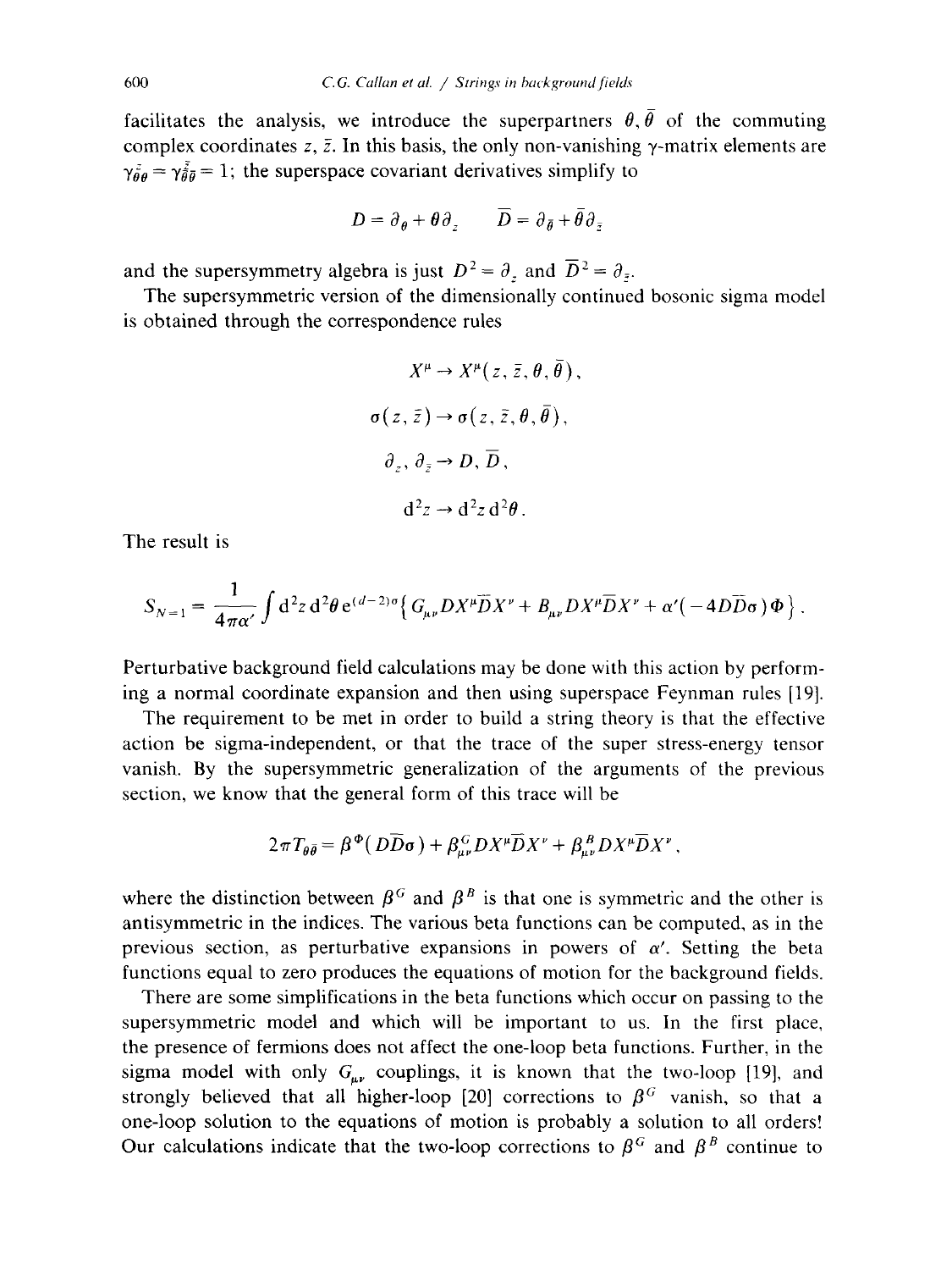vanish even when the dilaton and the antisymmetric tensor fields are included<sup>\*</sup> [21]. However, we know by examining a special case, namely the supersymmetric nonlinear sigma model on a group manifold [22], that  $\beta^{\phi}$  continues to receive corrections to all orders when  $H_{\mu\nu\lambda} \neq 0$ . It is tempting to conjecture that the strongest possible result is true, namely that in the supersymmetric theory  $\beta^G$  and  $\beta^B$  continue to vanish to all orders, with the corrections to  $\beta^{\Phi}$  summing up so that  $D_{\text{crit}}$  of the resulting conformal field theory is ten.

The vanishing of higher-loop corrections to  $T_{z\bar{z}}$  in the case where  $B_{\mu\nu} = \Phi' = 0$  is reminiscent of the Adler-Bardeen theorem [23]. Indeed, when the background admits  $N = 2$  world-sheet supersymmetry,  $T_{z\overline{z}}$  is in the same supermultiplet as the divergence of the axial current which rotates the two supersymmetries and a version of the Adler-Bardeen theorem might well hold [24].\*\* Unfortunately, the dilaton couples only to the  $N = 1$  world-sheet Einstein supermultiplet and there is no way of implementing the above scheme unless  $\Phi' = 0$ . Consequently the methods which have been used to prove the no-renormalization theorem for the purely metric sigma models [20] will probably have to be rethought carefully.

At this point it is appropriate to raise the question of string loop corrections to the equations of motion. This is a subtle matter which we do not fully understand. On the one hand, the conformal anomalies of the sigma model are short-distance effects and ought, barring some disaster, to be the same for all world-sheet topologies. On the other hand, in the supersymmetric theory, this would mean that the classical equations of motion are perturbatively exact, that scale invariance is an exact symmetry and that the mass scale of the vacuum is not determined in perturbation theory. This may be the case in backgrounds admitting spacetime supersymmetry, where it might be possible to prove a nonrenormalization theorem. The alternative to this peculiar situation is that higher world-sheet topologies modify the consistency conditions in some way, yet this would imply different consistency conditions on different topologies. It is difficult to see how these different demands on the background are reconciled. We expect that detailed studies of how our background field calculations actually work on higher world-sheet topologies will shed light on these perplexing questions.

# 4. The heterotic string

The heterotic string [6] is a promising starting point for deriving realistic models of particle physics. It has an  $N = \frac{1}{2}$  Majorana-Weyl world-sheet supersymmetry: only the left-moving bosons have fermionic partners and the supersymmetry of opposite chirality is absent. Right-moving fermions do exist, but they are used to form a chiral  $E_8 \otimes E_8$  or SO(32) current algebra. The massless bosons of the string

<sup>\*</sup> The vanishing of the two-loop beta function with general  $H \neq 0$  has been shown in ref. [21].

<sup>\*\*</sup> This idea has occurred independently to the second set of authors in [20].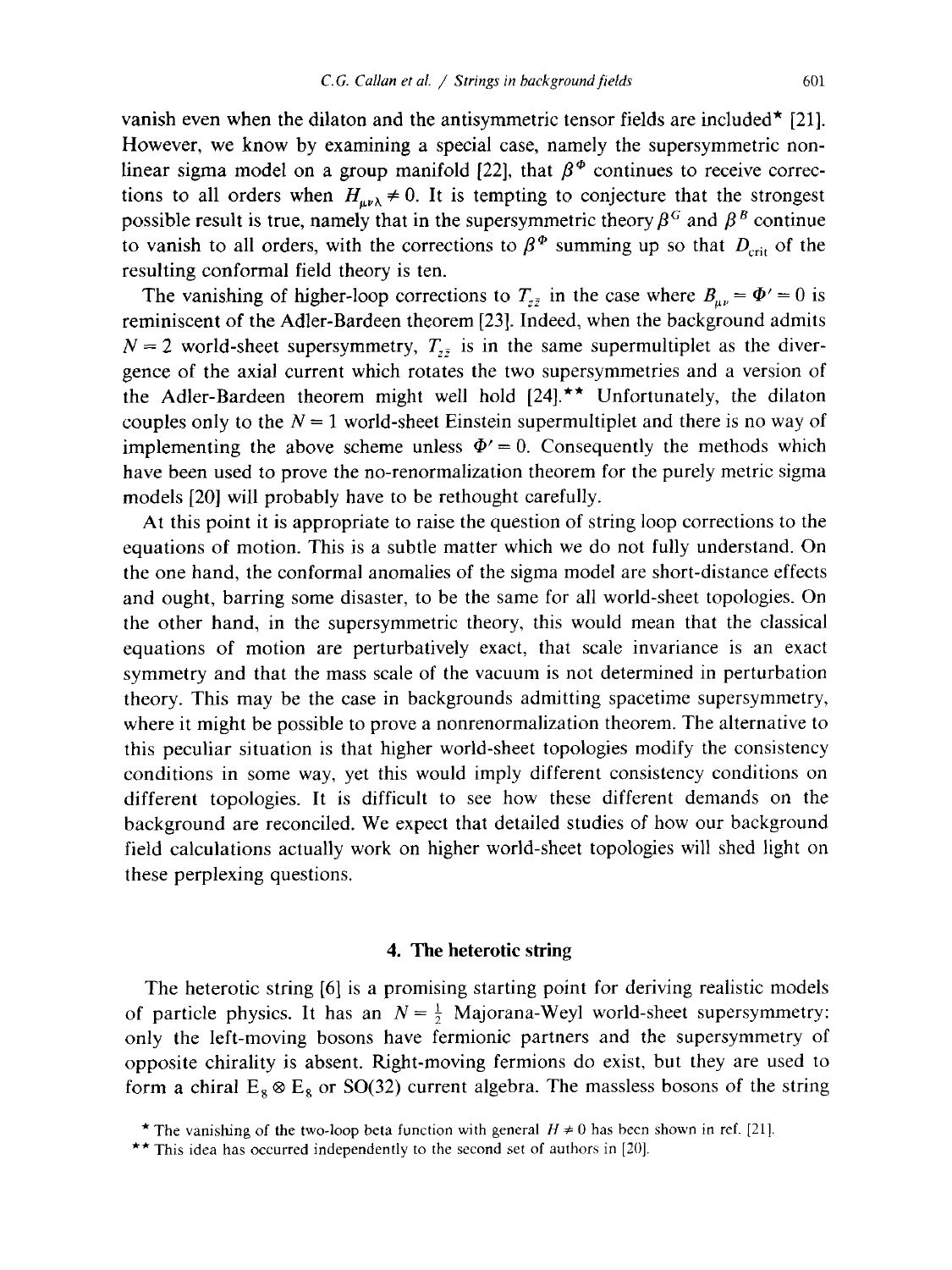theory include the gauge bosons of this current algebra as well as the usual graviton, dilaton and antisymmetric tensor field.

The sigma-model action corresponding to background values of all these massless fields can be written in chiral superspace as

$$
S_{N=1/2} = \frac{2}{4\pi\alpha'} \int d^2z \, d\theta \, e^{(d-2)\sigma} \Big\{ G_{\mu\nu} D X^{\mu} \overline{\partial} X^{\nu} + B_{\mu\nu} D X^{\mu} \overline{\partial} X^{\nu} + \alpha' (-4D\overline{\partial}\sigma) \Phi
$$

$$
+ A_{\mu a}(X) D X^{\mu} j^a + \theta \psi^i \partial \psi^i \Big\}.
$$

Here  $X^{\mu}(z, \bar{z}, \theta)$  and  $\sigma(z, \bar{z}, \theta)$ , are the string coordinates and conformal factor,  $A_u^a(x)$  is the background spacetime gauge field and  $\psi^i$  are the right-handed fermions on which the algebra of currents  $j^a = \psi^i T^a_{ii} \psi^j$  is realized, with  $T^a$  the generators of the gauge algebra. Because the gauge fields couple over the entire string rather than on the boundary, we shall see that, contrary to the open string case, they are no harder to deal with than the graviton and antisymmetric tensor field. We emphasize that the use of the fermionic representation of the gauge current algebra is inessential: the calculations may be phrased in an invariant way, but the use of the fermionic formulation is convenient and conceptually familiar. Similar remarks apply to the spacetime fermions. There seems to be some confusion as to whether the world-sheet supersymmetric sigma model always describes the superstring, since the variables of the superstring are spacetime spinors, not vectors like  $\psi^{\mu}$ . However the world-sheet supersymmetric sigma-model can have a subsector which is spacetime supersymmetric  $[16, 17]$ . Moreover, the model may be phrased entirely in terms of SO(9,1) current algebra [28] - the representation in terms of  $\psi^{\mu}$  is just a convenience (indeed, other representations are more suited to the treatment of spacetime fermion backgrounds [18, 3]).

Once again, we obtain equations of motion by imposing the condition that  $T_{\sigma}$ , the trace of the energy-momentum tensor, vanish. The one-loop results for  $\beta^{\Phi}$ ,  $\beta^{\overline{G}}$  and  $\beta^G$  are unchanged. In addition, there is a now a beta function for  $A^a_\mu$  which turns out to have the value (ignoring contributions from the dilaton and antisymmetric tensor fields)

$$
\beta^A = \nabla^{\nu} F_{\mu\nu}^a + \mathcal{O}(\alpha^{\prime}),
$$

where  $F_{\mu\nu} = T^a F^a_{\mu\nu}$  is the Yang-Mills field strength appropriate to the gauge group of the model. Thus  $\beta^A$  gives the proper Yang-Mills field equation to this order.

The general two-loop beta-function calculation is quite complicated because of the many possible mixings between different background fields. We shall focus on some aspects which are of particular importance to phenomenological applications: the appearance of gauge-variant Chern-Simons terms in the antisymmetric tensor field strength, and the appearance of a gauge field-strength-squared term as well as curvature-squared terms in the Einstein equations.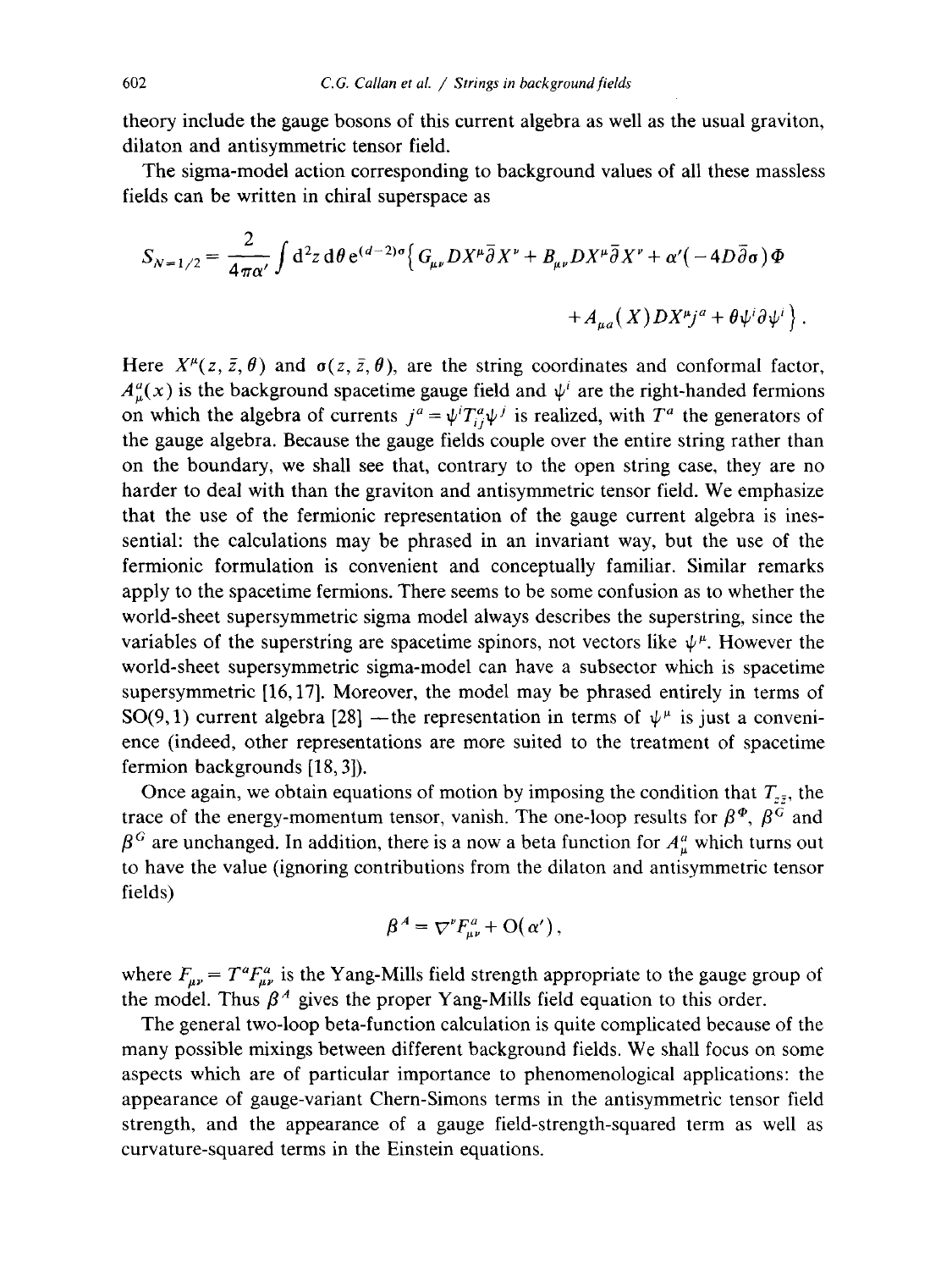To compute effects of the external gauge field, we need the normal coordinate expansion of the corresponding term in the sigma-model lagrangian. To second order in the quantum field  $\xi$ , the result is

$$
4\pi\alpha'\mathcal{L}_A = A^a_\mu DX^\mu j_a + F^a_{\mu\nu}(DX^\mu)\xi^{\nu} j_a - \frac{1}{2}F^a_{\mu\nu}\xi^\mu(D\xi^\nu) j_a - \xi^{\nu}A^a_{\nu}\tilde{D}j_a
$$

In the last term, which is obtained by integration by parts, the spacetime derivative has been completed to a gauge-covariant derivative  $\tilde{D}_z$  in order to complete all the  $F_{\mu\nu}$  to Yang-Mills field strengths. It is tempting to use the classical equation of motion for the fermion fields to argue that this term vanishes. However, the current is a chiral gauge current and has an anomaly which can be expressed in terms of the projection of the background gauge field onto the string:

$$
\tilde{D}_z j_z^a = -\frac{1}{8\pi} F_{\mu\nu}^a \partial X^\mu \overline{\partial} X^\nu.
$$

Taking this anomaly into account, and carrying out a further normal coordinate expansion, we can rewrite the last term of the previous equation as

$$
\mathcal{L}'_A = \frac{1}{4\pi} F^a_{\mu\nu} A^\mu_\lambda \xi^\lambda \big( \, \partial \xi^\mu \overline{\partial} X^\nu - \overline{\partial} \xi^\mu \partial X^\nu \big) \, .
$$

We will use these vertices to calculate the gauge field contribution to the various beta functions.

As a first application, consider the two-loop diagram of fig. 1, where the vertices come from the term  $F_{\mu\nu}^a DX^{\mu}\xi^{\nu}j_a$ , the dashed line is the  $\xi$  propagator and the solid lines are the fermi propagators. A modest amount of calculation shows that this graph contributes  $-\frac{1}{2}\alpha'$  tr( $F_{\mu\lambda}F_{\nu}^{\lambda}$ ) to  $\beta^{G}$ . This is the contribution of the gauge-field energy-momentum tensor to our version of the Einstein equation. No other graphs give a similar contribution. It is perhaps disturbing that the gauge field enters at two-loop order, while the similar contribution from the antisymmetric tensor field enters at one-loop order. However, the dimensionalities of the fields and the fact that the only dimensional parameter in the game,  $\alpha'$ , is also the loop-counting parameter make this inevitable.

The same sort of analysis can be carried out for the vertices involving a coupling to the background connection and curvature. Once again it is important to note that



Fig. 1. The two-loop graph which generates the Yang-Mills field contribution to the energy-momentum tensor.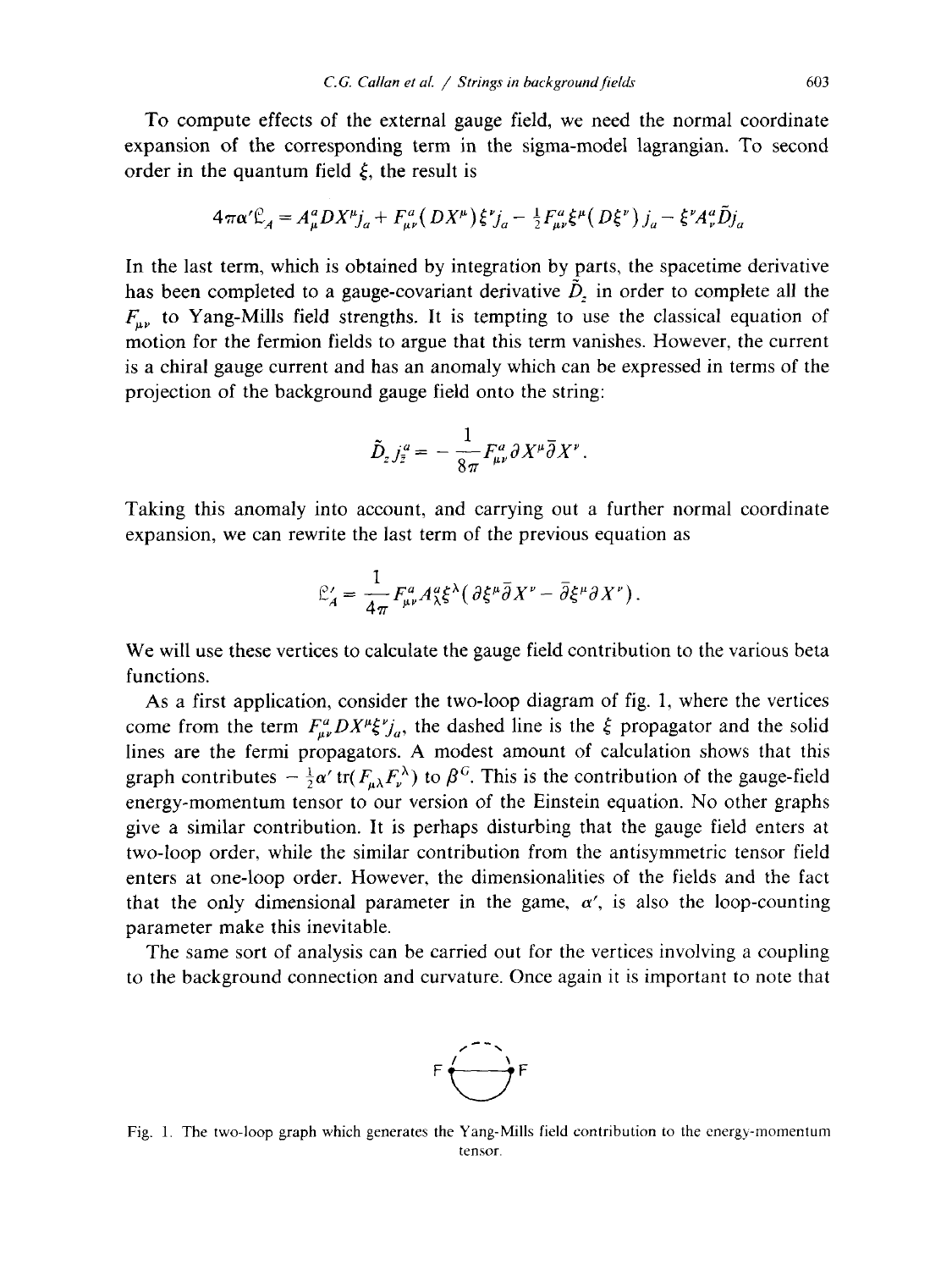there is an anomaly, this time in the generating current of local Lorentz transformations. The two-loop contribution to  $\beta^G$  will contain field strength-squared terms which are in general rather unpleasant to work out. When the background is Ricci-flat, however, these contributions simplify to

$$
\frac{1}{2}\alpha' R_{\mu}^{\lambda\rho\sigma} R_{\nu\lambda\rho\sigma}
$$

The key point is that  $N = \frac{1}{2}$  supersymmetry, unlike  $N = 1$ , is not powerful enough to remove higher-loop contributions to the beta-function. We shall also see that the sign of this contribution is quite significant.

The term in the sigma-model lagrangian containing the background gauge field is formally invariant to gauge transformations, indicating that the physics we extract from the theory will not depend on the gauge chosen for the background field. Unfortunately, the proof of gauge invariance makes use of covariant conservation of the anomalous gauge current,  $j<sub>i</sub><sup>a</sup>$ . The equations of motion for the background fields are therefore not actually gauge-invariant! If all goes well, the gauge non-invariance will be of a very special kind, organizing itself into the Chern-Simons completion of the antisymmetric tensor field strength familiar from ten-dimensional supergravity theories.

A complete proof of this is beyond the scope of our investigations, but we can see how it begins to work in two-loop order. Consider the graphs shown in fig. 2, where the dashed lines are the  $\xi$  propagators and the solid lines are the fermi propagators. The left-most vertex is the term

$$
(\partial X^{\mu}\overline{\partial}\xi^{\nu}-\overline{\partial}X^{\mu}\partial\xi^{\nu})\xi^{\lambda}H_{\mu\nu\lambda}
$$

arising from the normal coordinate expansion of the antisymmetric tensor term in the sigma-model lagrangian. The other vertices come from the expansion of the gauge-field interaction term and, in particular, the right-most vertex in fig. 2b is the term arising from the anomaly. Since the anomaly is a one-loop effect, the graph in fig. 2b is really a two-loop contribution despite having only one explicit loop. The



Fig. 2. Two-loop graphs which generate the Chern-Simons piece of the antisymmetric tensor field strength.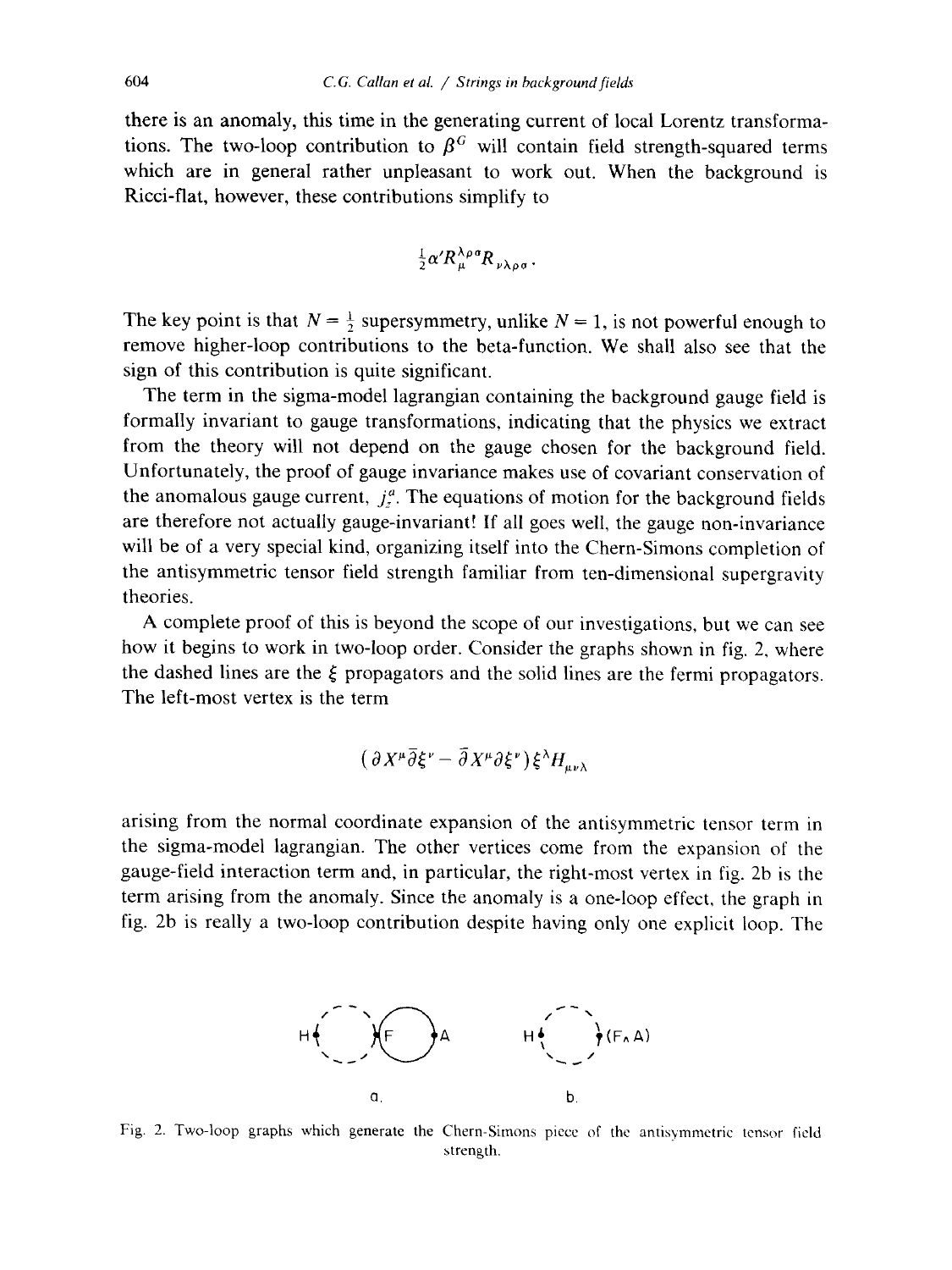contribution of these graphs to  $\beta^G$  turns out to be

$$
\frac{\alpha'}{16\pi}H_{\mu\nu\lambda}\,\text{tr}(\,F^{\mu\nu}\wedge A^{\lambda})
$$

There is another set of graphs which contributes the same sort of term, with the gauge Chern-Simons term,  $tr(F \wedge A)$  replaced by the Lorentz Chern-Simons term.

The net effect of all this is clearly to replace the antisymmetric tensor field strength,  $H_{\mu\nu\lambda}$ , which appeared in  $\beta^G$  at one-loop order, by the well-known Chern-Simons completion [25]

$$
H \to \tilde{H} = H + \frac{1}{2}\alpha' \operatorname{tr}(F \wedge A) - \frac{1}{2}\alpha' \operatorname{tr}(R \wedge \omega).
$$

A careful study of three-loop graphs would no doubt show the squares of the Chern-Simons terms appearing with the proper coefficients. Let us assume that all the gauge variance arising from the anomaly is absorbed in this redefinition of  $H$ —on the basis of our calculations this is plausible but by no means proven. Then, by the well-known properties of the Chern-Simons terms, gauge invariance of the full theory can be recovered by making the antisymmetric tensor field gauge-variant in the manner of Green-Schwarz and Chapline-Manton [25, 14]. In other words, the gauge non-invariance of the anomalous sigma model [26] is not a disaster (providing our assumption about what happens at higher orders is right) but essential to reproducing the correct ten-dimensional supergravity physics. It is important to note that the gauge-variance discussed here has nothing to do with the chiral anomalies of ten-dimensional field theory which, being one-string-loop effects, are invisible at the level we are working.

What we know so far about the two-loop beta function of the heterotic string sigma-model can be summarized as follows:

$$
\beta_{\mu\nu}^G = R_{\mu\nu} - \frac{1}{4} \tilde{H}_{\mu\nu}^2 + 2 \nabla_{\mu} \nabla_{\nu} \Phi + \frac{1}{2} \alpha' \left( R_{\mu\lambda\sigma\tau} R_{\nu}^{\lambda\sigma\tau} - \text{tr} F_{\mu\nu}^2 \right) + \cdots
$$

Although all the details are not worked out, we expect that, after a suitable conformal rescaling of the metric, the equations of motion can be derived from an action of the form

$$
\int d^D x \sqrt{G} \left\{ R - \frac{1}{D-2} (\nabla \Phi)^2 - \frac{1}{12} e^{-8\Phi/(D-2)} H^2 + \frac{1}{2} \alpha' e^{-4\Phi/(D-2)} \left( R^{\mu\nu\lambda\sigma} R_{\mu\nu\lambda\sigma} - \text{tr} F^2 \right) \right\}
$$

Since there are quite a few terms we have not computed (in particular, terms second-order in the curvature which vanish for Ricci-flat spaces), we are in no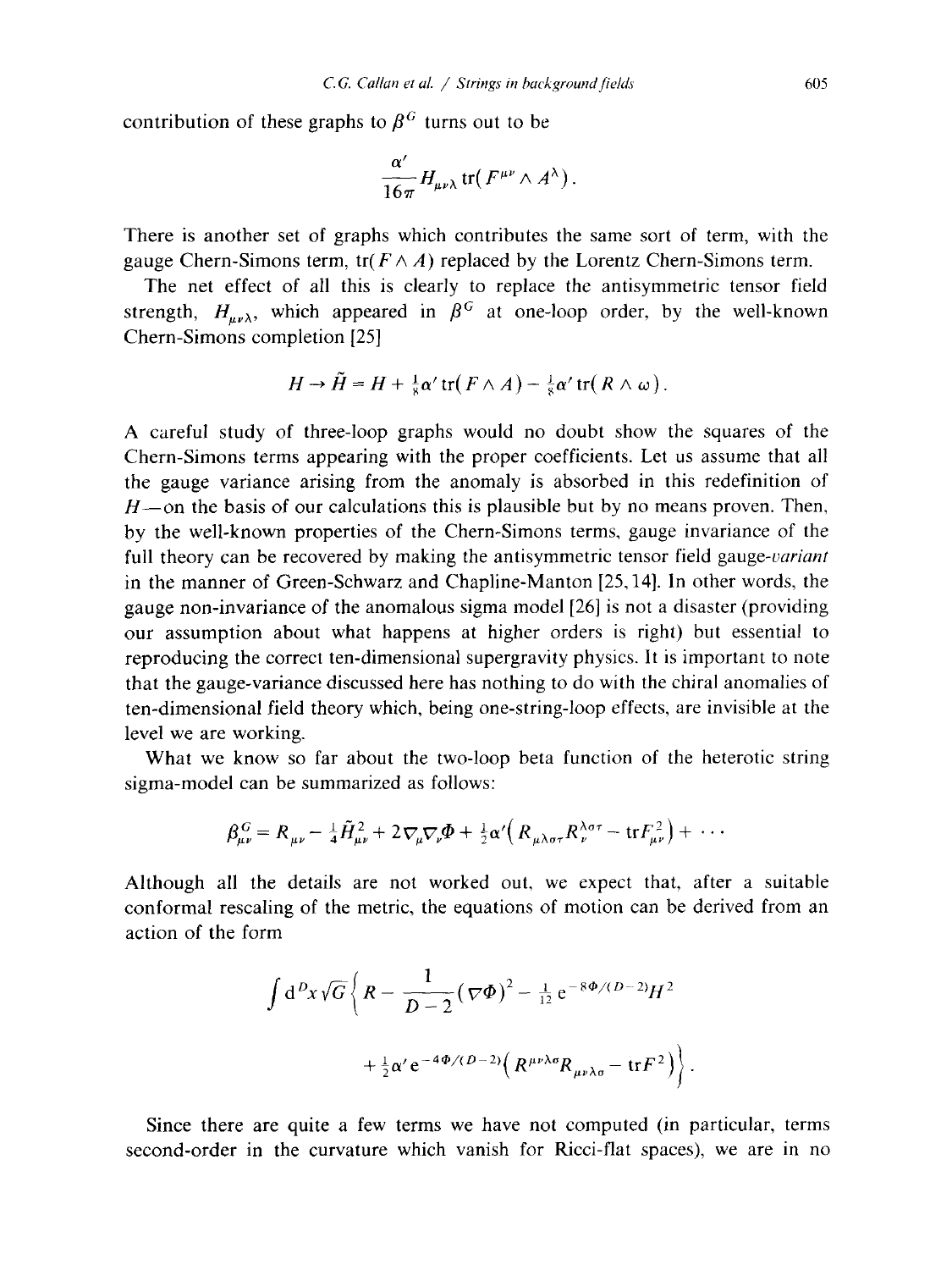position to make general statements about background fields which might satisfy the equations to all orders. The exception is the case where the gauge and gravitational fields conspire so as to make a theory which is actually  $N = 1$  supersymmetric and gauge-invariant. For example, in the case where  $B = \Phi' = R_{\mu\nu} = 0$ , we may embed the spin connection in a subgroup of the gauge group via  $\omega_{\mu}^{\alpha\beta} = A_{\mu}^a T_a^{\alpha\beta}$  so that, in effect, the curvature and gauge field strength are the same. Then the Lorentz and gauge Chern-Simons terms cancel against each other and the  $R^2$  and  $F^2$  terms in  $\beta^G$ do also. Thus the  $\beta^G$ , and presumably all other equations of motion, are satisfied to the order we have calculated. This is no accident as this choice of background has reinstated both  $N = 1$  supersymmetry ( $N = 2$  if  $\mathcal{R}$  is Kähler) and gauge invariance in that the right-handed gauge fermions and the left-handed Lorentz vector fermions now undergo exactly the same interactions for the subset of the theory coupling to the background. The component term  $F_{\mu\nu}^a \psi^{\mu} \psi^{\nu} T_{ii}^a \psi^i \psi^j$  reproduces the four-fermion interaction of the  $N=1$  sigma model. Presumably, because the theory is now fully supersymmetric, such a background field satisfies the equations of motion to all orders and is a satisfactory vacuum solution.

## 5. Spacetime fermions

Finally, we note that background spacetime fermions may be incorporated into the sigma model using the recently discovered covariant fermion vertex  $V_F^{\alpha}$  [18]. We have seen that bosonic background fields (except the dilaton) couple to the corresponding bosonic vertex operators of the string theory. This suggests that we add to the sigma-model action similarly constructed background fermion terms. For instance, in the heterotic sigma model,

$$
S_{\text{fermion}} = \int \lambda_{a\alpha}(X) j^a V_F^{\alpha} + \xi_{\mu\alpha}(X) \bar{\partial} X^{\mu} V_F^{\alpha}
$$

describes the effect of background gluino fields,  $\lambda_{\alpha\alpha}$ , and gravitino fields,  $\xi_{\alpha\alpha}$ . This is an unconventional sigma model, involving anticommuting coupling parameters, but it is renormalizable by power counting and should be perfectly well-defined. An extension of this kind is absolutely essential if we are to deal with issues of spacetime, as opposed to world-sheet, supersymmetry. Such couplings are also necessary in the type II theories to incorporate, e.g., all the massless antisymmetric tensor backgrounds.

In order to define a satisfactory string theory, the sigma model must be superconformal-invariant. This is by no means guaranteed because the fermion couplings are not written in terms of superfields [18], unlike the bosonic couplings which can be written in manifestly supersymmetric form. In the bosonic case, the vanishing of  $T_{z\bar{z}}$ automatically ensured the vanishing of  $T_{\bar{z}\theta}$  since both operators are in the same supermultiplet. This is no longer true when spacetime fermions are present. Instead,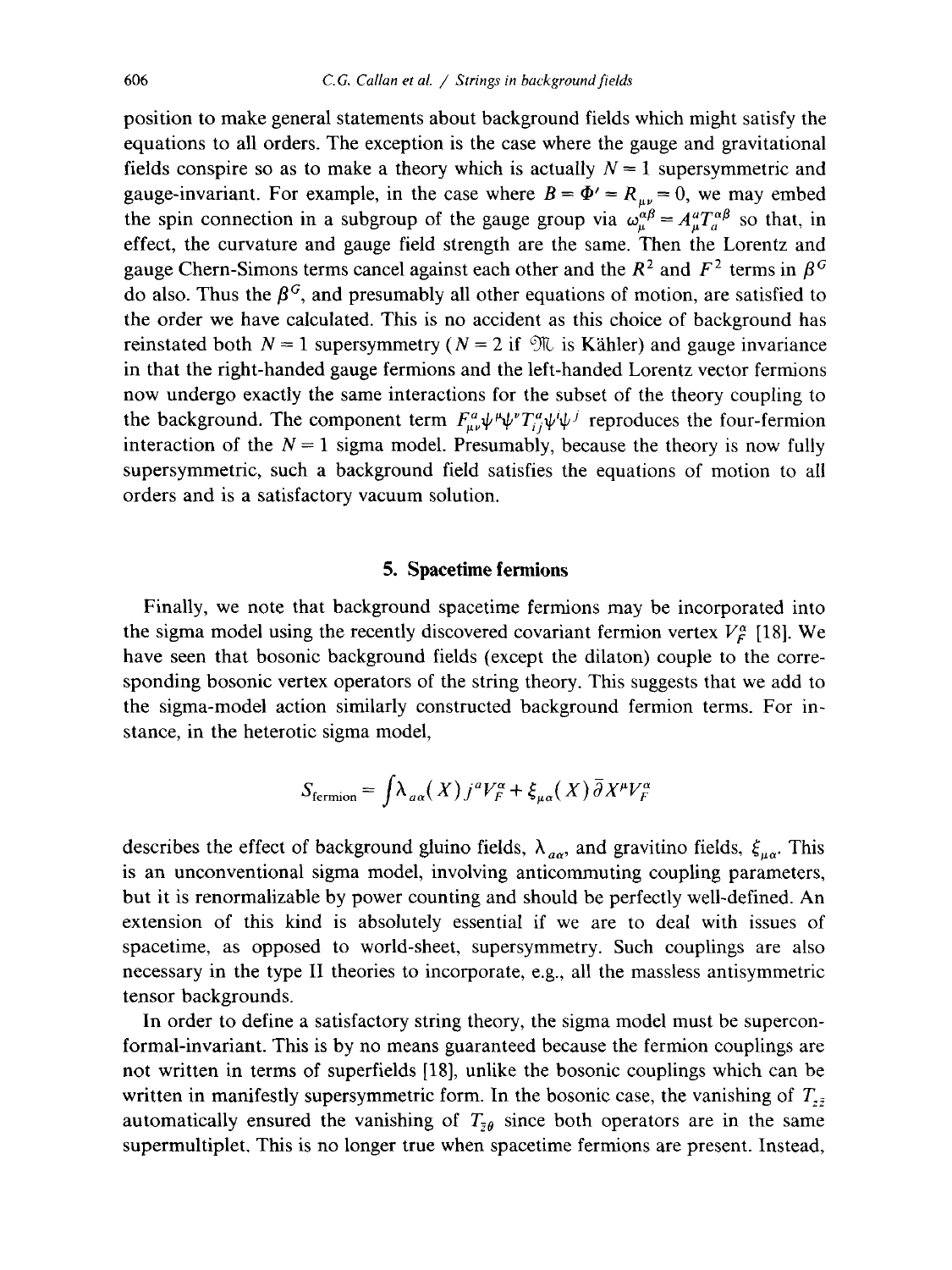one finds that  $T_{z\bar{z}} = 0$  is the generalized d'Alembertian equation of the fermion background while  $T_{\bar{z}\theta} = 0$  is the generalized Dirac equation which contains more information. This may seem somewhat mysterious, but it is related to the fact that the Ramond operator [27] (the string generalization of the Dirac operator) is also the generator of conformal supersymmetry on a cylindrical closed string world sheet. We have verified that for vanishing background fields the requirement of superconformal invariance in  $O(\alpha')$  forces the gluino and gravitino fields to satisfy the Dirac and Rarita-Schwinger equations, respectively. The extension to general background fields is tedious but straightforward. Details will be reported elsewhere [3].

## 6. Conclusions

Our work has shown that all the massless particles of the string can be incorporated in a background field approach. The equations of motion are consequences of superconformal invariance: conformal invariance supplies the dynamics for spacetime bosons, local world-sheet supersymmetry gives the spacetime fermion dynamics. All the interesting equations of physics are subsumed in this invariance principle. Viewed as an expansion of the low energy effective lagrangian in powers of  $\alpha'$ , the loop expansion of the sigma model is capable of reproducing all the terms of spacetime field theory—Chern-Simons terms, four fermion interactions, dilaton couplings, higher derivative interactions, etc.—in a very simple way. Our results also lend strong support to the idea that backgrounds which admit  $N = 1$  world-sheet supersymmetry are exact solutions of the full (tree-level) string equations. We have not dealt with the effects of higher-loop *string* corrections, and anticipate problems consistently maintaining conformal invariance of the sigma model on world sheets of differing topologies. Perhaps these problems are mitigated by the intervention of spacetime supersymmetry. We hope that our investigations shed light on the important issues of string theory, particularly the problems of finding phenomenologically interesting compactifications to four dimensions and discovering the gauge-invariant, second-quantized string action.

C.C., M.P. and E.J.M. wish to thank C. Lovelace for inspiring us to embark upon our investigations and E. Witten for valuable remarks. C.C. and M.P. would like to thank D.J. Gross for early discussions about the dilaton mystery and also for informing us of the existence of the work of ref. [9]. D.F. acknowledges an early conversation with D.Z. Freedman about the renormalization of  $c$  and extensive discussions with S. Shenker. E.J.M. would like to thank A. Abouelsaood, R. Rohm, and S. Shenker for helpful discussions and U. of Chicago for its hospitality during part of this work.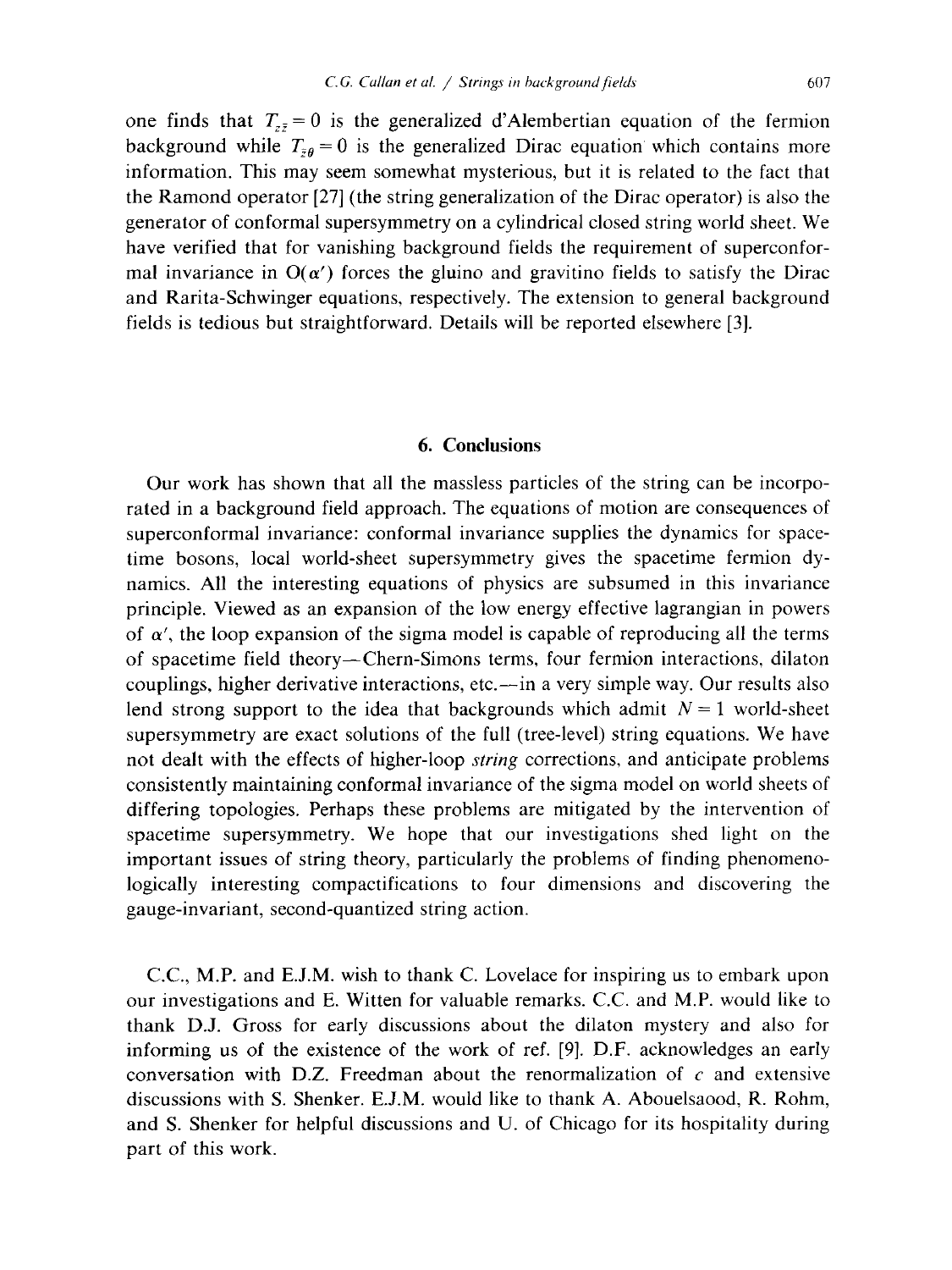### **References**

- [1] P. Candelas, G. Horowitz, A. Strominger, and E. Witten, ITP preprint NSF-ITP-84-170, Nucl. Phys. B. 258 (1985) 46
	- E. Witten, Princeton preprints (1985);

M. Dine, V. Kaplunovsky, M. Mangano, C. Nappi, and N. Seiberg, Princeton preprint (1985);

- J. Breit, B. Ovrut, and G. Segré, Penn preprint UPR-0279T
- [2] M. Green and J. Schwarz, Nucl. Phys. B198 (1982) 441
- [3] C. Callan, D. Friedan, E. Martinec, and M. Perry, in preparation
- [4] This idea has a long history; it was conjectured by, among others, J. Scherk and J. Schwarz, Nucl. Phys. B81 (1974) 118;
	- T. Yoneya, Prog. Theor. Phys. 56 (1976) 1310;

The beta function and scale invariance in generalized sigma models was investigated by D. Friedan, Phys. Rev. Lett. 45 (1980) 1057, UC Berkeley thesis; Ann. of Phys., to be published

- L. Alvarez-Gaumé and D.Z. Freedman, Phys. Lett. 94B (1980) 171;
- L. Alvarez-Gaumé, D.Z. Freedman, and S. Mukhi, Ann. Phys. 134 (1981) 85;

more recent work includes C. Lovelace, Phys. Lett. 135B (1984) 75 and unpublished;

P. Candelas et al., ref. [1]:

D. Nemeschansky and S. Yankielowicz, Phys. Rev. Lett. 54 (1985) 620;

S. Jain, R. Shankar, and S. Wadia, Tata Inst. preprint TIFR/TH/85-3; See also ref. [9]

- D. Friedan, Z. Qiu, and S. Shenker, in Proc. of APS meeting, Santa Fe (1984), ed. T. Goldman and M. Nieto (World Scientific, 1985)
- [5] D. Friedan, in Proc. of the 1982 Les Houches summer school, ed. J. Zuber and R. Stora (North-Holland, 1984);

A.A. Belavin, A.M. Polyakov, and A.B. Zamolodchikov, Nucl. Phys. B241 (1984) 333;

D. Friedan, Z. Qiu, and S. Shenker, Vertex operators in mathematics and physics, ed., J. Lepowski (Springer, 1984)

- [6] D. Gross, J. Harvey, E. Martinec, and R. Rohm, Phys. Rev. Lett. 54 (1985) 502, Princeton preprint  $(1985)$  to appear
- [7] P. Goddard and C. Thorn, Phys. Lett. 40B (1972) 235; J.L. Gervais and B. Sakita, Nucl. Phys. B34 (1971) 477
- [8] A.M. Polyakov, Phys. Lett. 103B (1981) 207 211
- [9] E.S. Fradkin and A.A. Tseytlin, Lebedev Inst. preprint N261 (1984)
- [10] E. Witten, Comm. Math. Phys. 92 (1984) 455
- [11] T. Curtright and C. Zachos, Phys. Rev. Lett. 53 (1984) 1799; E. Braaten, T. Curtright, and C. Zachos, Florida preprint UFTP 85-01
- [12] M.A. Virasoro, Phys. Rev. D1 (1970) 2933; see also ref. [5].
- [13] M. Dine and N. Seiberg, Couplings and scales in superstring models, IAS preprint (May 1985)
- [14] G. Chapline and N. Manton, Phys. Lett. 120B (1983) 105
- [15] B. Zweibach, U.C. Berkeley preprint (1985)
- [16] M. Green and J. Schwarz, Nucl. Phys. B181 (1981) 502; Candelas et al. in ref. [4].
- [17] F. Gliozzi, J. Scherk and D. Olive, Nucl. Phys. B122 (1977) 253; M. Green and J. Schwarz in ref. [16]; D. Friedan, Z. Qiu, and S. Shenker, U. of Chicago preprint EFI 84-35
- [18] D. Friedan, E. Martinec, and S. Shenker, U. of Chicago preprint EFI 85-32.
- [19] L. Alvarez-Gaumé, D.Z. Freedman, and S. Mukhi in ref. [4]
- $[20]$  C. Hull, IAS preprints  $(1985)$ ;
	- L. Alvarez-Gaumé and P. Ginsparg, Harvard preprint HUTP 85/A016 (1985)
- [21] B. Fridling and A. van de Ven, to appear
- [22] R. Rohm, Princeton preprint (1984);
	- D. Friedan and S. Shenker, unpublished;

P. DiVecchia, V.G. Knizhnik, J.L. Petersen, and P. Rossi, Nucl. Phys. B253 (1985) 701; see also refs.  $[10, 11]$